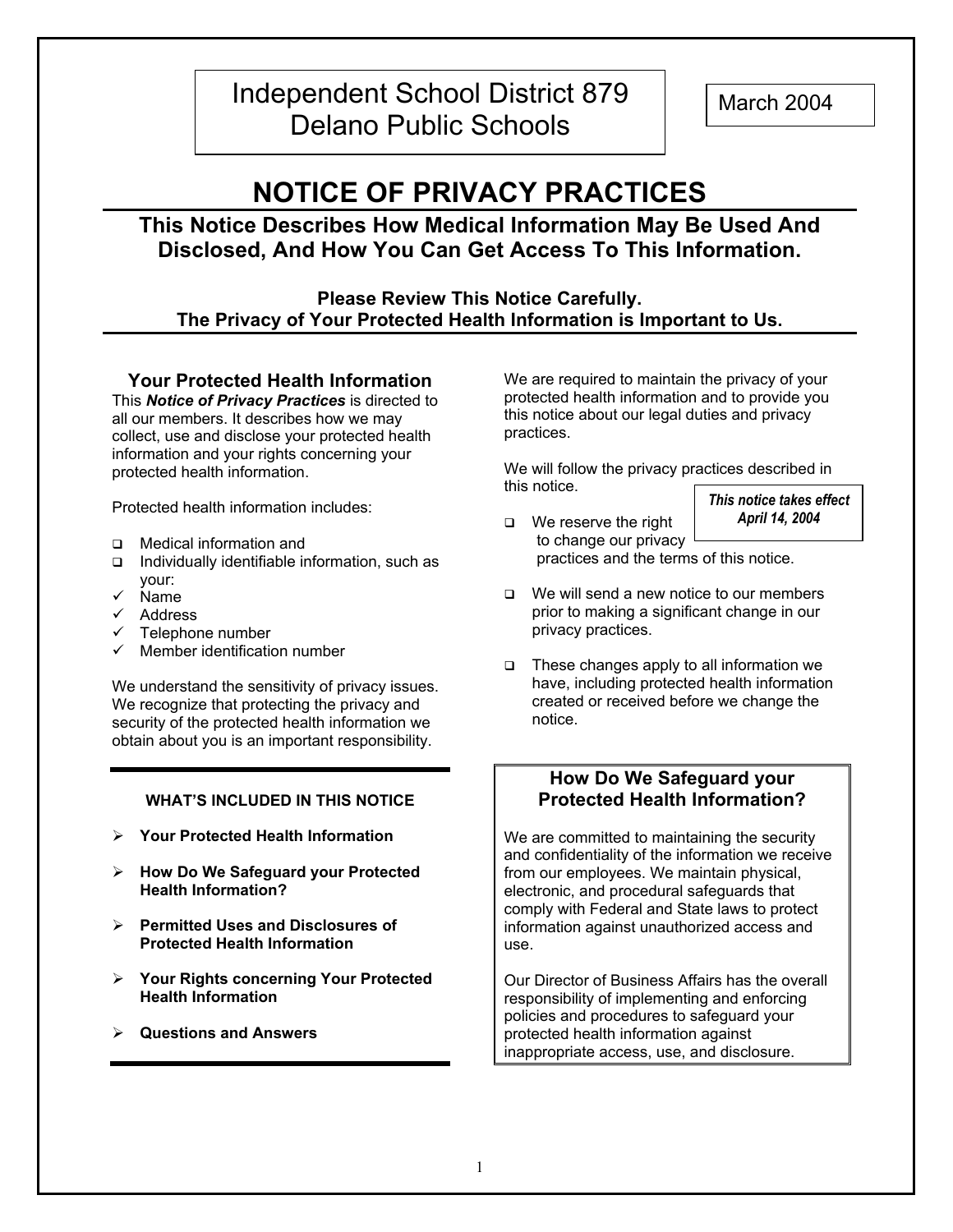#### **Permitted Uses and Disclosures of Protected Health Information**

We use and disclose protected health information in a number of different ways. The following are only a few examples of the types of uses and disclosures of your protected health information that we are permitted by law to make without your authorization:

 **Treatment** – We may disclose your protected health information to health care providers (doctors, dentists, pharmacies, hospitals and other caregivers) who request it in connection with your treatment.

We may also disclose your protected health information to health care providers in connection with preventive health, early detection and disease and case management programs.

- **Payment**  We will use and disclose your protected health information to administer your health benefits policy or contract, which may involve the determination of:
- $\checkmark$  Eligibility
- $\checkmark$  Claims payment
- $\checkmark$  Utilization review and management
- $\checkmark$  Medical necessity review
- $\checkmark$  Coordination of care benefits and other services, and
- $\checkmark$  Responding to complaints, appeals and external review requests.

We may also use and disclose protected health information for purposes of obtaining premiums, underwriting, ratemaking and determining cost sharing amounts.

- **Health Care Operations** We may use and disclose your protected health information to perform our functions as a health plan. This may include:
- $\checkmark$  Health improvement or health care cost reduction through population-based programs
- $\checkmark$  Competence or qualification review of healthcare professionals
- $\checkmark$  Fraud and abuse detection, and compliance programs
- $\checkmark$  Quality assessment and improvement activities
- $\checkmark$  Performance measurement and outcomes assessment, health claims analysis, and health services outreach

 $\checkmark$  Case management, disease management, and care coordination services.

We may also disclose your protected health information with affiliates and third party "business associates" that perform payment or health care operations activities for us on your behalf.

In addition, the law permits us to use or disclose your protected health information in the following situations without your authorization:

- **Required by Law** We may use or disclose your protected health information to the extent that we are required to do so by State or Federal Law.
- **Public Health** We may disclose your protected health information to an authorized public health authority for purposes of public health activities. The information may be disclosed for such reasons as controlling disease, injury or disability.
- **Abuse or Neglect** We may make disclosures to government authorities concerning abuse, neglect or domestic violence.
- **Health Oversight** We may disclose your protected health information to a government agency authorized to oversee the healthcare system or government programs, including audits, examinations, investigations, inspections and licensure activity.
- **Legal Proceedings** We may disclose your protected health information in the course of any legal proceeding, in response to an order of a court or administrative judge and, in certain cases, in response to a subpoena, discovery request or other lawful process.
- **Law Enforcement** We may disclose your protected health information under limited circumstances to law enforcement officials. For example, disclosures may be made in response to a warrant or subpoena or for the purpose of identifying or locating a suspect, witness or missing persons or to provide information concerning victims of crimes.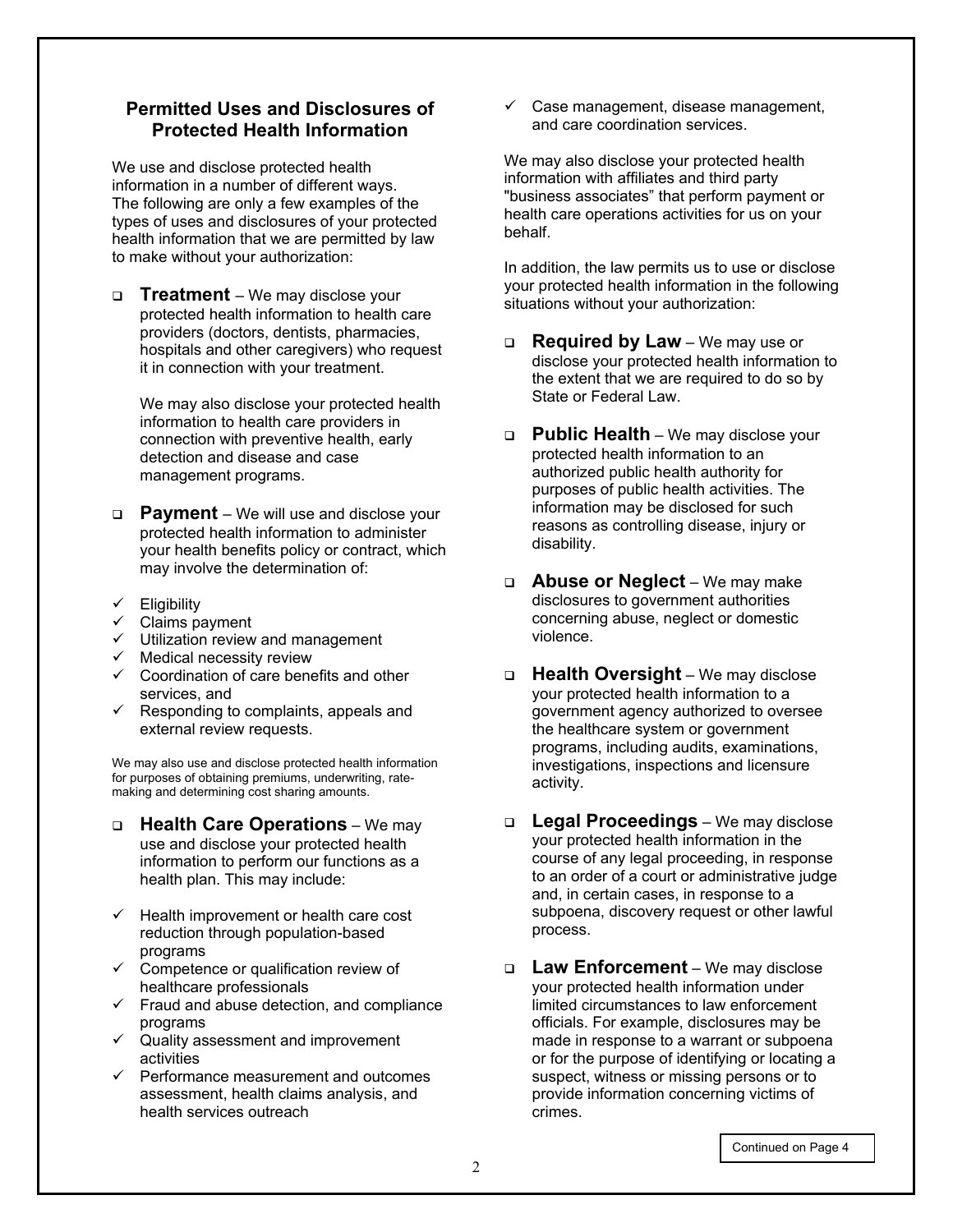#### **Your Rights Concerning Your Protected Health Information**

**W**e would like you to know that you have additional rights with respect to your protected health information:

 **Right To Request Restrictions** – You have the right to ask us to place

restrictions on the way we use or disclose your protected health information for treatment, payment or healthcare operations or as described in this notice on pages 2 and 4.

However, the law does not require us to agree to these restrictions. If we do agree to a restriction, we may not use or disclose your protected health information in violation of that restriction, unless it is needed for an emergency.

#### **Confidential Communications** – We will accommodate reasonable requests to communicate with you about your protected health information to an alternative location.

You must make your request in writing, and you must state that the information could endanger you if it is not communicated in confidence to the alternative location you want.

 **Access to Protected Health Information** –You have the right to receive a copy of protected health information about you that is contained in a "designated record set", with some specified exceptions.

A "designated record set"' means a group of records that are used by or for us to make decisions about you, including:

- **Enrollment**
- Payment
- Claims payment, and
- Case or medical management records.

You must make your request in writing to access copies of your records, and provide us with the specific information we need to fulfill your request.

#### **Amendment of Protected Health Information**

You have the right to ask us to amend any protected health information about you that is contained in a "designated record set". All requests for amendment must be in writing. We will not amend records in the following situations:

- $\checkmark$  We do not have the records you are requesting be amended.
- We did not create the records that you are requesting be amended.
- We have determined that the records are accurate and complete.
- $\checkmark$  The records have been compiled in anticipation of a civil, criminal or administrative action or proceeding.
- The records are covered by the Clinical Laboratory Improvement Act.

All denials will be made in writing. You may respond by filing a written statement of disagreement with us, and we would have the right to rebut that statement. We will respond to your request to amend within 30 days of receipt of a request using the appropriate form.

### **Accounting of Certain Disclosures**

You have the right to have us provide you an accounting of times when we have disclosed your

protected health information for any purpose other than the following:

- $\checkmark$  Treatment, payment, or health care operations as described in this notice on pages 2 and 4
- "This accounting requirement applies for six years from the date of the disclosure, beginning with disclosures occurring after April 14, 2004."
- Disclosures that you or your personal representative have authorized; or
- Certain other disclosures, such as disclosures for national security purposes.

All requests for an accounting must be in writing. We will require you to provide us the specific information we need to fulfill your request.